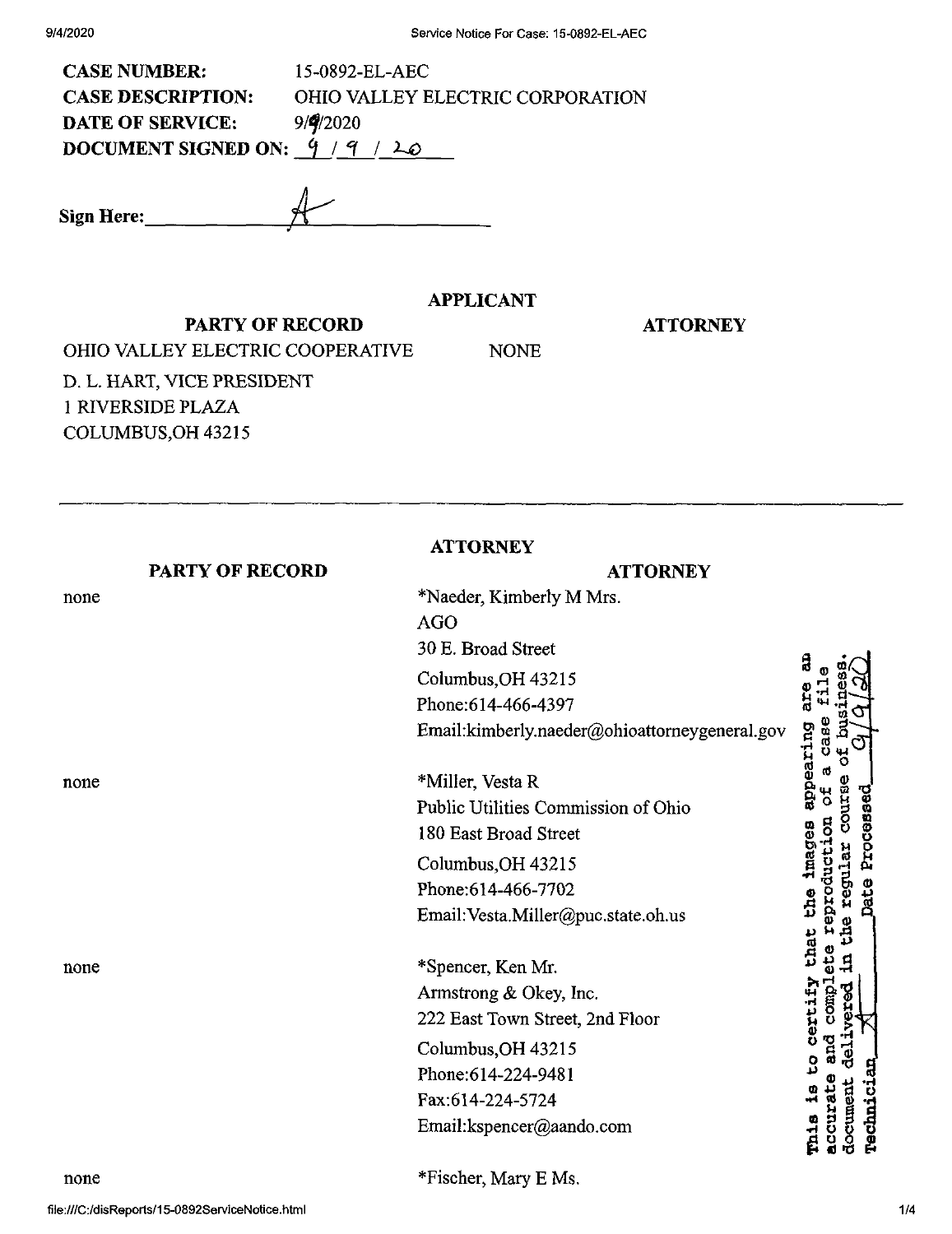Service Notice For Case: 15-0892-EL-AEC Public Utilities Commission of Ohio 180 E. Broad St. Columbus,OH 43215 Phone:(614)466-0469 Email:mary.fischer@puco.ohio.gov

none \*Garg, Rishi Mr. United States Department of Energy 1000 Independence Ave., S.W. Rm 6D-033 Washington,DC 20585 Phone:(202)586-0258 Fax:(202)586-4116 Email:rishi.garg@hq.doe.gov

none \*Pritchard, Matthew R. Mr. McNees Wallace & Nurick 21 East State Street 17th Floor Columbus,OH 43215 Phone:614-719-2840 Fax:614-469-4653 Email:mpritchard@mcneeslaw.com

none \*Coffey, Sandra Public Utilities Commission of Ohio 180 E. Broad St. Columbus,OH 43215 Phone:(614) 728-2516 Fax:(614) 728-8373 Email:Sandra.Coffey@puc.state.oh.us

none \*Nourse, Steven T Mr. American Electric Power Service Corporation <sup>1</sup> Riverside Plaza, 29th Floor

> Columbus,OH 43215 Phone: (614) 716-1608 Fax:(614) 716-2950 Email:stnourse@aep.com

none \*Alexander, Trevor Mr. Calfee, Halter & Griswold, LLP 21 E. State St, Suite 1100 Columbus,OH 43215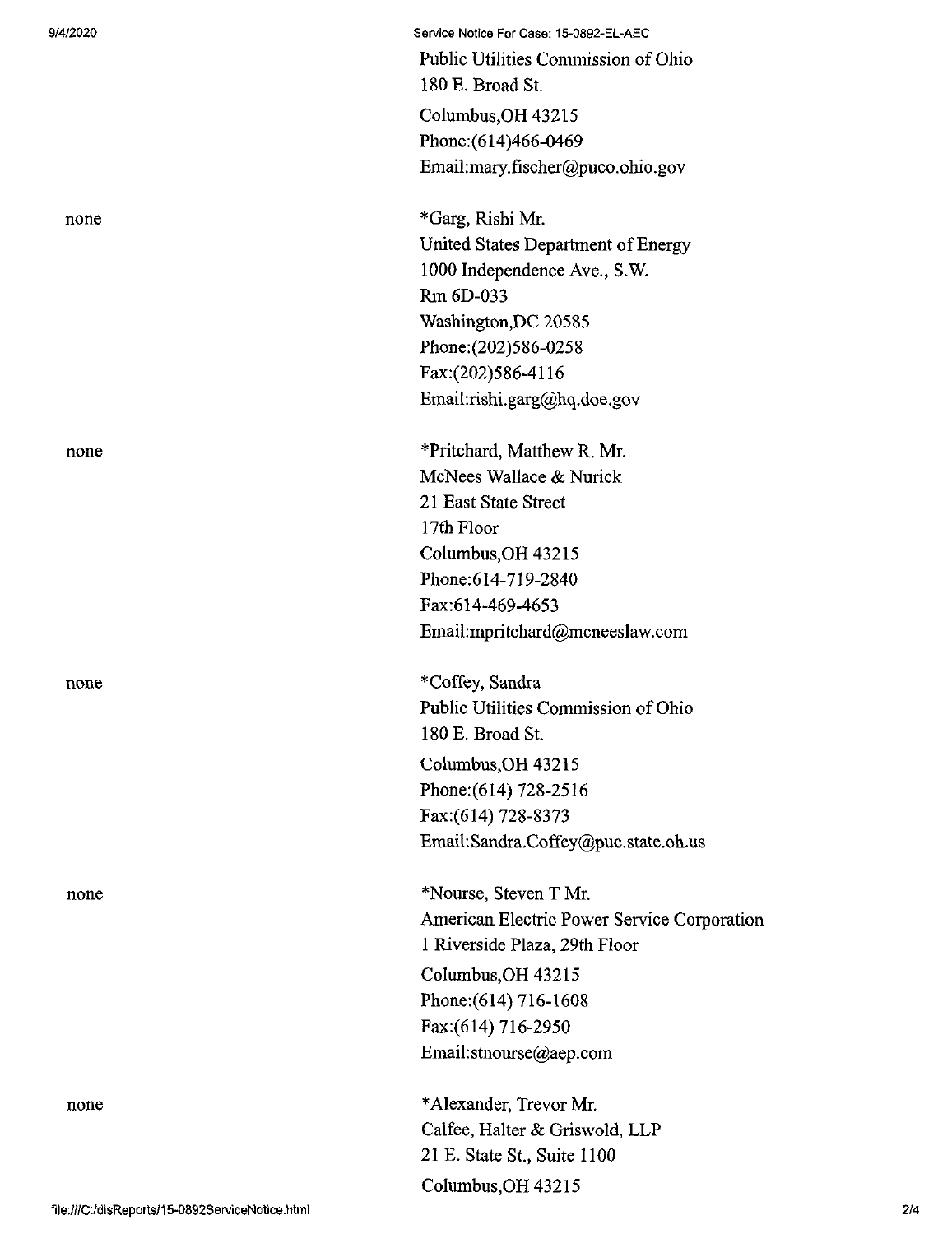|      | Fax:614-621-0010                            |
|------|---------------------------------------------|
|      | Email:talexander@calfee.com                 |
| none | *Hight, Debra                               |
|      | Public Utilities Commission of Ohio         |
|      | 180 E. Broad Street                         |
|      | Columbus, OH 43231                          |
|      | Phone: 614-466-0469                         |
|      | Email:Debra.Hight@puc.state.oh.us           |
| none | *Bernstein, Andrew Mr.                      |
|      | Simpson Thacher & Bartlett                  |
|      | 900 G Street NW                             |
|      | Washington, DC 20001                        |
|      | Phone: 202-636-5509                         |
|      | Email:alison.willett@stblaw.com             |
| none | *Garg, Rishi Mr.                            |
|      | United States Department of Energy          |
|      | 1000 Independence Ave., S.W.                |
|      | Rm 6D-033                                   |
|      | Washington, DC 20585                        |
|      | Phone: (202) 586-0258                       |
|      | Fax:(202)586-4116                           |
|      | Email:rishi.garg@hq.doe.gov                 |
| none | *Nourse, Steven T Mr.                       |
|      | American Electric Power Service Corporation |
|      | 1 Riverside Plaza, 29th Floor               |
|      | Columbus, OH 43215                          |
|      | Phone: (614) 716-1608                       |
|      | Fax:(614) 716-2950                          |
|      | Email:stnourse@aep.com                      |
| none | *Alexander, Trevor Mr.                      |
|      | Calfee, Halter & Griswold, LLP              |
|      | 21 E. State St., Suite 1100                 |
|      | Columbus, OH 43215                          |
|      | Phone: 614-621-1500                         |
|      | Fax:614-621-0010                            |

Phone:614-621-1500